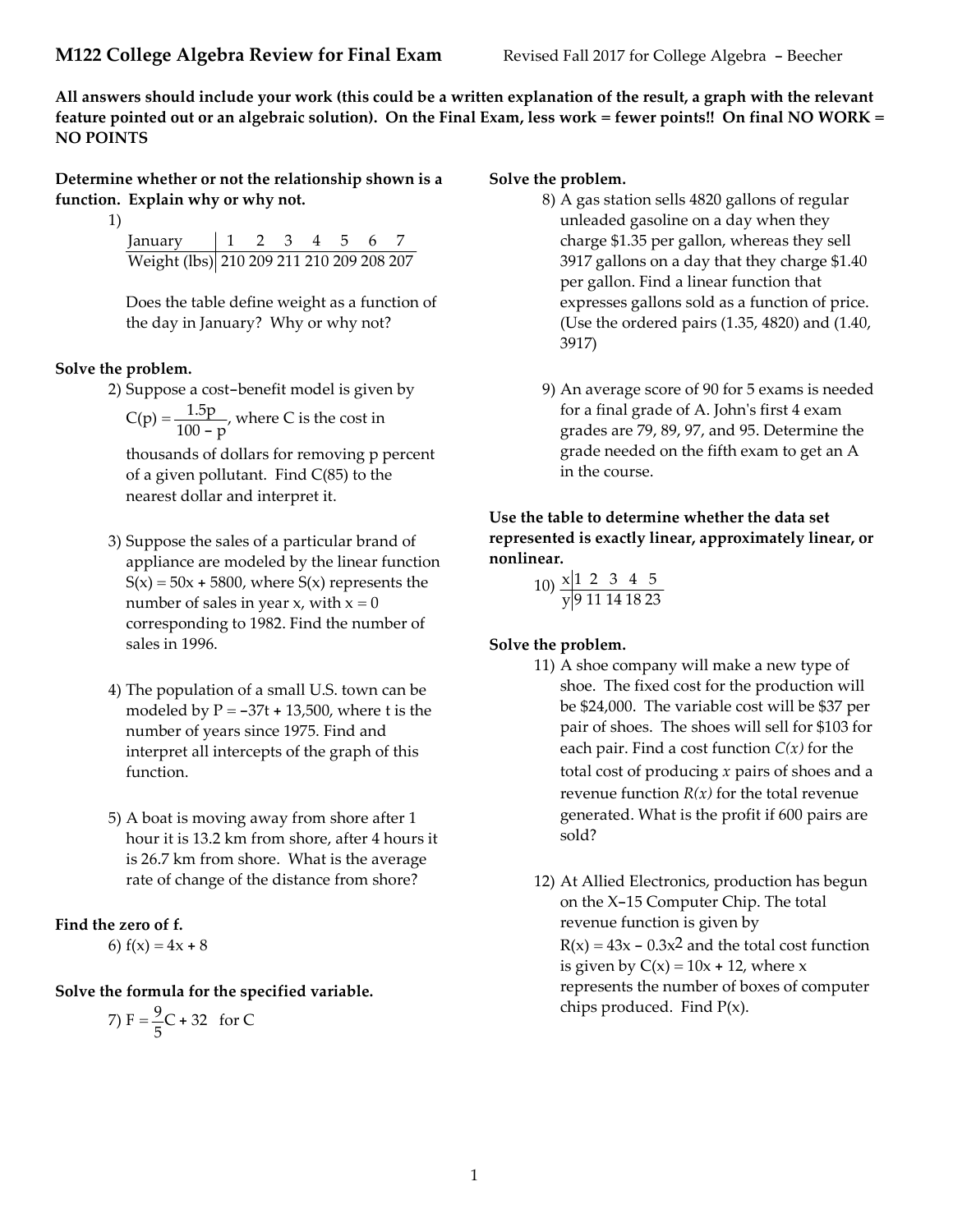- 13) Midtown Delivery Service delivers packages which cost \$1.70 per package to deliver. The fixed cost to run the delivery truck is \$80 per day. If the company charges \$6.70 per package, how many packages must be delivered daily to break even?
- 14) Find the market equilibrium point for the following supply and demand functions and explain what it means.  $D(p) = 790 - 12p$ ;

 $S(p) = 390 + 3p$ 

- 15) Suppose that the sales of a particular brand of appliance satisfy the relationship  $S(x) = 140x + 1900$ , where  $S(x)$  represents the number of sales in year x, with  $x = 0$ corresponding to 1990. For what years will sales be between 2740 and 3160?
- 16) John owns a hot dog stand. He has found that his profit is given by the equation  $P = -x^2 + 66x + 73$ , where x is the number of hot dogs sold. How many hot dogs must he sell to earn the most profit?

## Find the coordinates of the vertex and determine whether the graph opens up or down.

17) 
$$
y = (x + 8)^2 - 3
$$

18) 
$$
y = -4(x - 3)^2 - 4
$$

Scale the axes and sketch the graph listing the vertex and all intercepts.

19)  $y = 60x^2 + 171x - 1275$ 

Find the x-intercepts.

20)  $y = x^2 - 3x - 18$ 

Use the quadratic formula to solve the equation and give the solution in simplest radical form (exact answers).

 $21)$  7m<sup>2</sup> + 10m + 2 = 0

## Solve the problem.

22) The demand equation for a certain product is  $P = 35 - 0.002x$ , where x is the number of units sold per week and P is the price in dollars at which one is sold. The weekly revenue R is given by  $R = xP$ . What number of units sold produces a weekly revenue of \$33,000?

Determine the intervals on which the function is increasing, decreasing, and constant.



Write the equation of the graph after the indicated transformation(s).

> 24) The graph of  $y = x^2$  is shifted 2 units to the left. This graph is then vertically stretched by a factor of 5 and reflected across the x-axis. Finally, the graph is shifted 8 units downward.

# Solve the equation algebraically.

$$
25) \sqrt{4x - 3} = 2x - 3
$$

### Solve the problem.

26) A study in a small town showed that the percent of residents who have college degrees can be modeled by the function  $P = 35x^{0.35}$ , where x is the number of years since 1990. According to the model, what percent of residents had a college degree in 1995? Round to the nearest whole number.

### Graph the function.

$$
f(x) = \begin{cases} x - 2 & \text{for } x > 0 \\ -1 & \text{for } x \le 0 \end{cases}
$$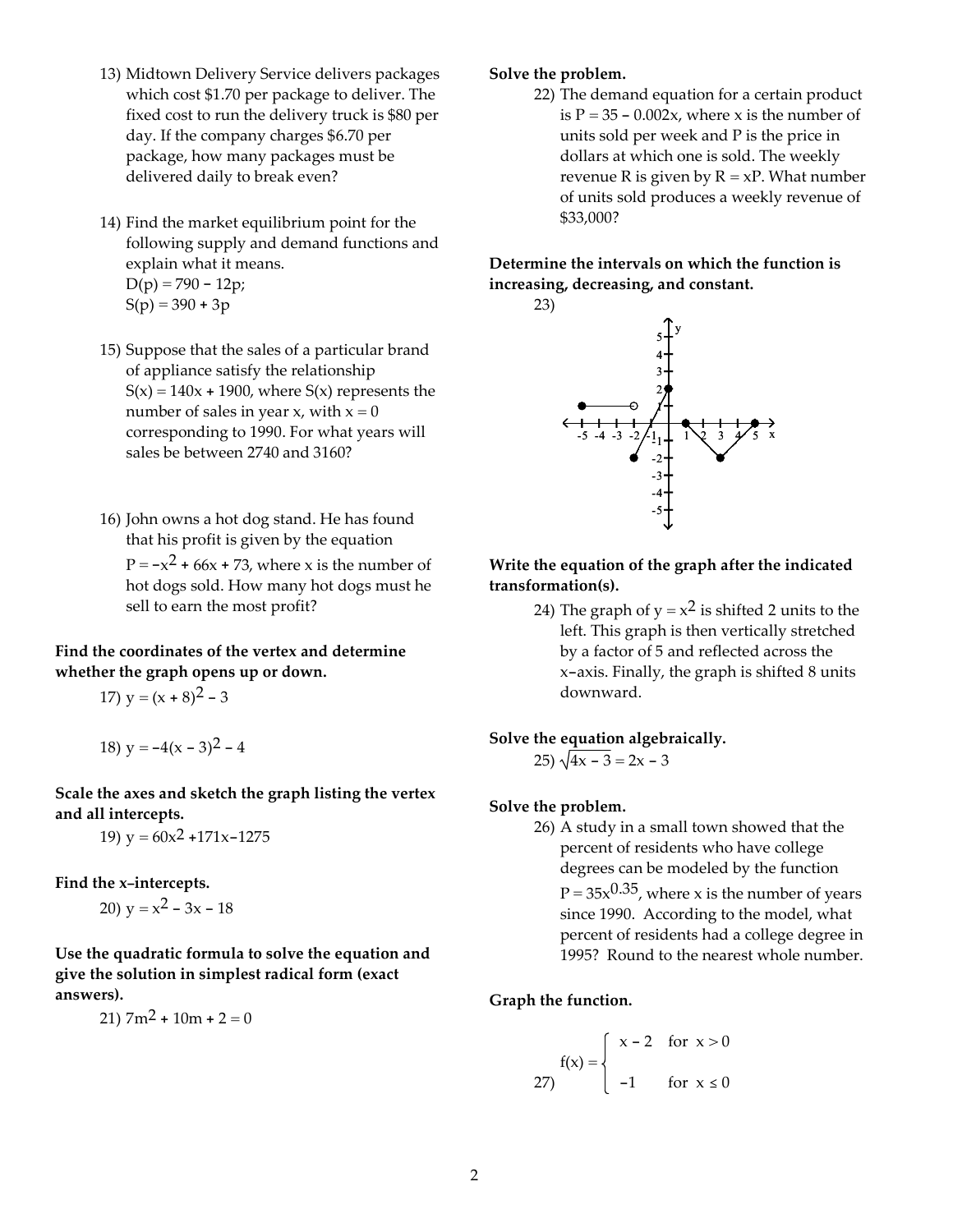28) Given the graph of  $f(x) = x^3$ , draw the graph



Answer the question.

- 29) How can the graph of  $y = 0.6 \sqrt[3]{-x} + 5$  be obtained from the graph of  $y = \sqrt[3]{x}$
- 30) How can the graph of  $f(x) = 0.5$ |-x| 10 be obtained from the graph of  $y = |x|$ ?

#### Find the requested value.

31) A married couple's federal income tax in 2002 could be determined using the following function where  $x$  is the taxable income up to \$109,250:

 $f(x) =$ 

0.10x, if  $x \le 12000$ 1200 + 0.15(x-12000), if  $12000 < x \le 45200$  $5280 + 0.28(x - 45200)$ , if  $45200 < x \le 109250$ 

What would the couples income tax be if their taxable income was \$35,000.

#### For problems 47-51 find the new function and the domain.

32) 
$$
f(x) = \sqrt{x-7}
$$
 and  $g(x) = \frac{1}{x-8}$ 

Find  $(f g)(x)$  and its domain.

33) Given 
$$
f(x) = \frac{7}{x-6}
$$
 and  $g(x) = \frac{5}{7x}$ ,

Find  $f(g(x))$  and its domain.

34) For f(x) = x<sup>2</sup> - 36 and g(x) = 2x + 3  
Find 
$$
\left(\frac{f}{g}\right)
$$
(x) and its domain.

#### Solve the problem.

35) The cost of manufacturing clocks is given by  $C(x) = 67 + 40x - x^2$ . Also, it is known that in t hours the number of clocks that can be produced is given by  $x = 8t$ , where  $1 \le t \le 12$ . Express C as a function of t.

## Determine whether or not the function is one-to-one and explain why or why not.

36) This chart shows the number of hits for five Little League baseball teams.

| Team Hits |    |
|-----------|----|
| Hawks     | 28 |
| Lions     | 41 |
| Eagles    | 55 |
| Bears     | 55 |
| Dolphins  | 20 |

37) 
$$
f(x) = 4x^2 + x
$$

Find the inverse of the function.

38)  $f(x) = x^3 - 3$ 

Use algebraic and graphical or numerical methods to solve the inequality.

39)  $x^2 + 2x \le 3$ 

#### Solve the problem.

- 40) The cost C of producing t units is given by  $C(t) = 4t^2 + 9t$ , and the revenue R generated from selling t units is given by  $R(t) = 5t^2 + t$ . For what values of t will there be a profit?
- 41) A coin is tossed upward from a balcony 262 ft high (h<sub>0</sub>) with an initial velocity ( $v_0$ ) of 16 ft/sec, according to the formula  $h(t) = -16$  $t^2$  +  $v_0t$  +  $h_0$ , where t is time in seconds.

During what interval of time will the coin be at a height of at least 70 ft?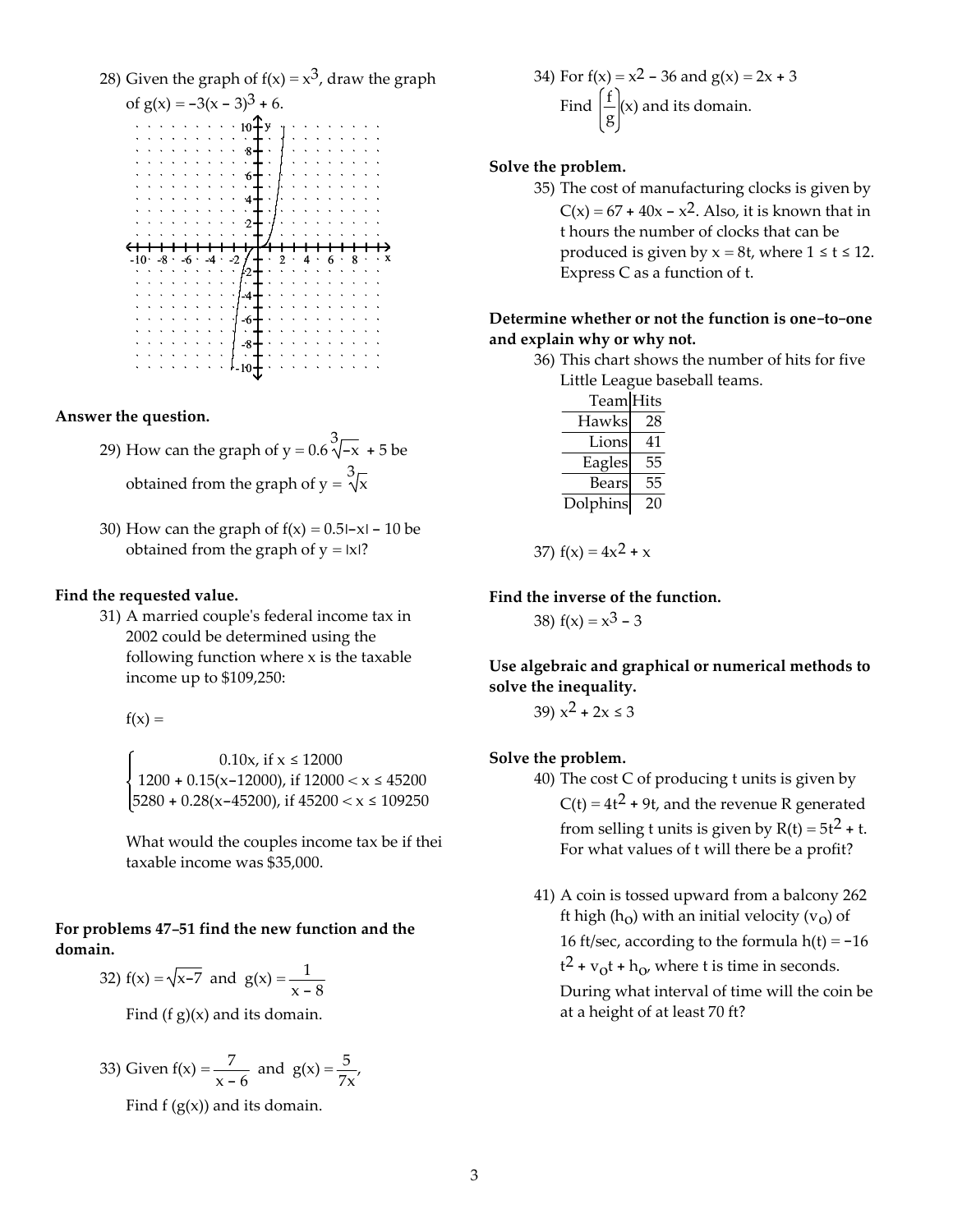42) The number of books in a small library increases according to the function  $B = 3600e^{0.05t}$ , where t is measured in years after opening.

a) How many books did the library have when they opened?

b) How many books will the library have 6 years after opening?

# Graph the function showing all asymptotes and intercepts.

- 43)  $f(x) = 4^{(x+1)} 2$
- 44)  $f(x) = log_4 (x + 2)$

### Provide an appropriate response.

45) Explain how the graph of  $y = \frac{1}{2}$ 3  $(x-4)$  + 5 can

be obtained from the graph of  $y = 3^x$ .

46) Explain how the graph of  $y = -5\log_2(x+3)$  $-1$  can be obtained from the graph of y= log<sub>2</sub>x.

Write the logarithmic equation in exponential form.

47) 
$$
\log_4 \frac{1}{64} = -3
$$

48) 
$$
\ln x = -6
$$

Write the exponential equation in logarithmic form.

49)  $6^3$  = 216

50)  $e^{4x} = v$ 

Find the value of the logarithm without using a calculator.

51)  $\log_5 \sqrt{5}$ 

Use a change of base formula to evaluate the given logarithm. Approximate to three decimal places. 52)  $\log_4(0.654)$ 

### Find the inverse of the function.

53) 
$$
f(x) = 2^{-x} + 3
$$

# Solve the problem.

54) The logarithmic function  $f(x) = -100 + 87 \ln x$ models the number of visitors (in millions) to U.S. museums from 1940 to 1990, where x is the number of years since 1900. Use this function to estimate the number of visitors in the year 1983.

# Provide an appropriate response.

- 55) For the function:  $f(x) = log_{10} x?$ 
	- a) What is the domain of the function?
	- b) What is the range of the function?

## Solve the equation algebraically.

- 56)  $29x = 89$  (Round to two decimal places.)
- 57)  $50e^{-0.647x} = 125$ (Round to three decimal places.)

58) 
$$
\log 4x = \log 5 + \log (x - 4)
$$

59)  $\log_2(3x - 2) - \log_2(x - 5) = 4$ 

60) 
$$
5 \ln(x - 4) = 10
$$

Rewrite the expression as the sum and/or difference of logarithms, without using exponents. Simplify if possible.

$$
61) \log_4 \frac{x^8 y^9}{3}
$$

Rewrite as a single logarithm.

62) 
$$
(\log_t t - \log_t s) + 3 \log_t u
$$

### Solve the problem.

63) Assume the cost of a car is \$16,000. With continuous compounding in effect, the cost of the car will increase according to the equation  $C = 16,000e^{rt}$ , where r is the annual inflation rate and t is the number of years. Find the number of years it would take to double the cost of the car at an annual inflation rate of 2.1%. Round the answer to the nearest hundredth.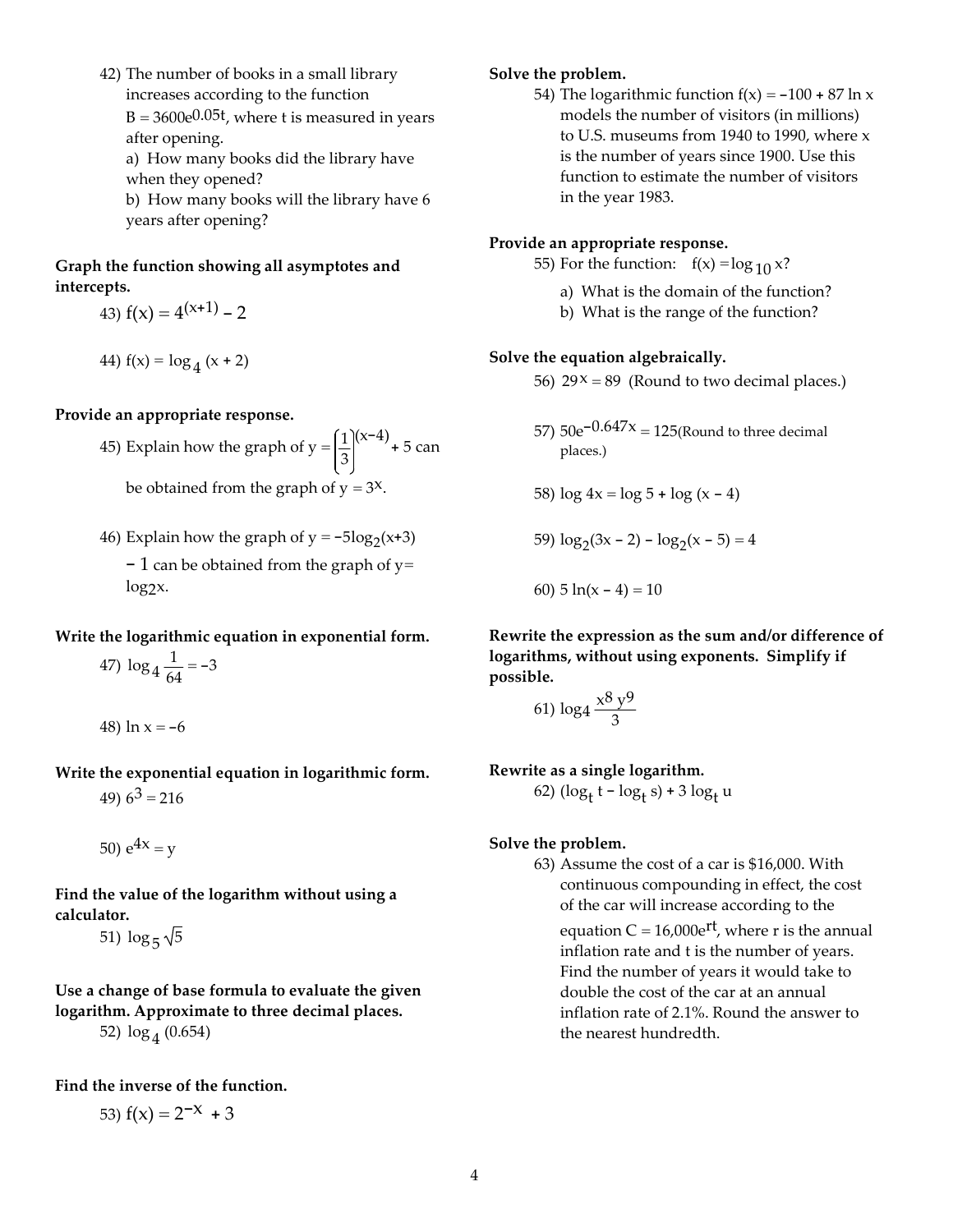- 64) In the formula  $A(t) = A_0 e^{kt}$ , A is the amount of radioactive material remaining from an initial amount  $A_0$  at a given time t, and k is a negative constant determined by the nature of the material. A certain radioactive isotope decays at a rate of 0.175% annually. Determine the half-life of this isotope, to the nearest year.
- 65) A bacteria culture starts with 10,000 bacteria, and the number doubles every 40 minutes.

a) Find the exponential growth function that models the number of bacteria after t minutes.

b) Find the number of bacteria after one hour.

c) After how many minutes will there be 50,000 bacteria?

66) A radioactive substance has a half-life of 140 days. Suppose a sample of this substance has a mass of 300 mg.

a) Find an exponential decay function that models the amount of the sample remaining after t days.

b) Find the mass remaining after one year.

c) How long will it take for the sample to decay to a mass of 200 mg?

- 67) Find the amount of money in an account after 9 years if \$3500 is deposited at 4% annual interest compounded monthly.
- 68) How long would it take \$9000 to grow to \$45,000 at 7% compounded continuously? Round your answer to the nearest tenth of a year.
- 69) Find the annual interest rate if \$3500 is deposited in an account that compounds semi-annually and after 1.5 years the future value is \$4000

70) The number of students infected with the flu on a college campus after t days is modeled by the function  $P(t) = \frac{320}{\pi}$  $\frac{520}{1 + 39e^{-0.3t}}$ . What is

the maximum number of infected students possible?

#### Determine a. The interval where the graph is increasing

- b. The interval where the graph is decreasing
- c. The intercepts
- d. The local maxima
- e. The local minima



Determine the minimum degree of the polynomial and state whether the leading coefficient is positive or negative.

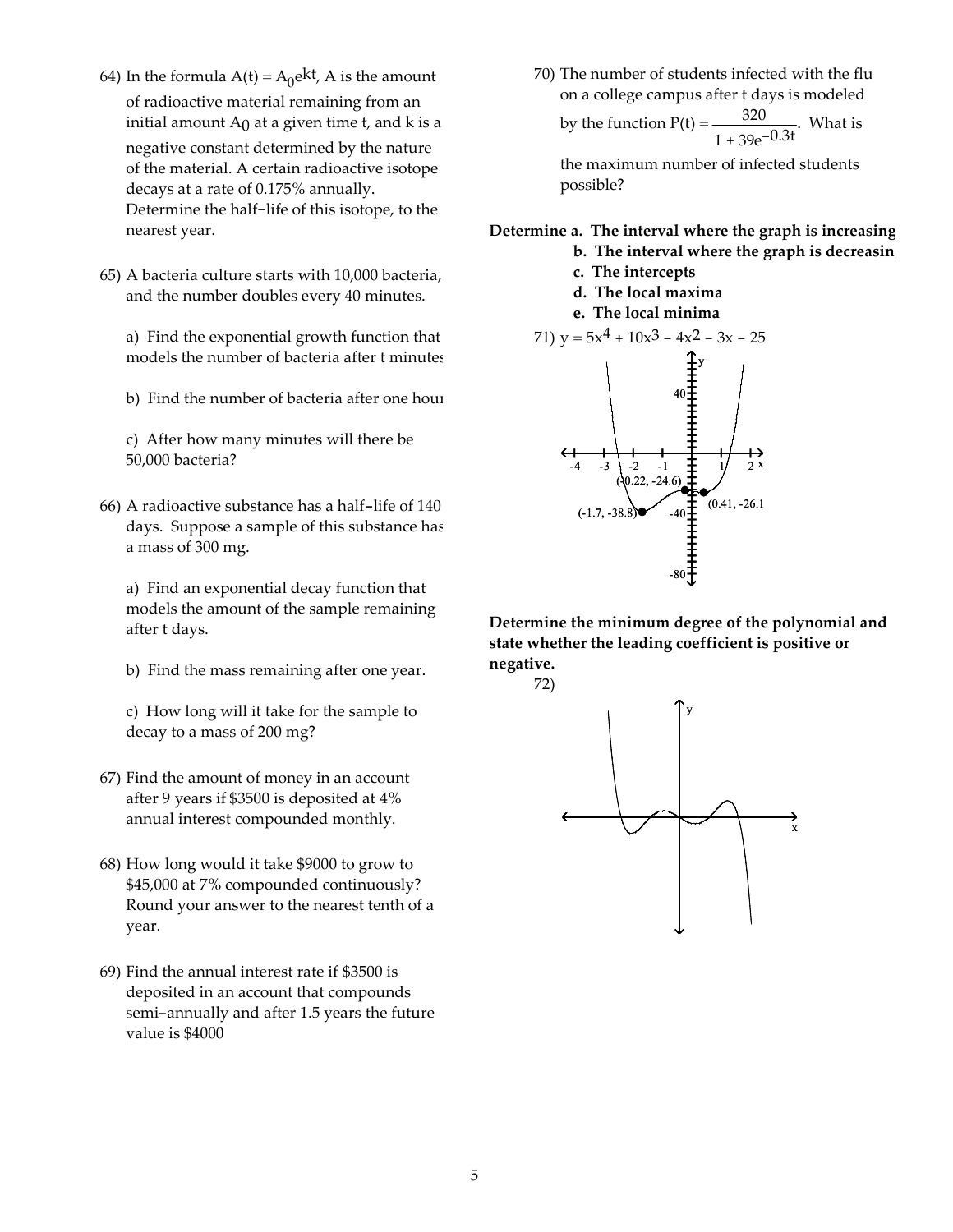#### Solve the problem.

73) Suppose that the population of a certain city can be approximated by:

 $P(x) = -0.1x^{4} + 3.5x^{3} + 5000$ where  $x$  is time in years since 1960. Using the graph of  $P(x)$  below,, estimate during what time period the population of the city was increasing.



74)  $S(x) = -x^3 + 6x^2 + 288x + 4000$ ,  $4 \le x \le 20$  is an approximation to the number of salmon swimming upstream to spawn, where x represents the water temperature in degrees Celsius. Using the graph below, find the temperature that produces the maximum number of salmon.



Solve the polynomial equation by using the root method.

75)  $7x^3 - 189 = 0$ 

Solve the polynomial equation by factoring.

76)  $x^3 - 100x = 0$ 

77) 
$$
2x^3 + 4x^2 - 2x - 4 = 0
$$

Use the graph of the polynomial function  $f(x)$  to solve  $f(x) = 0.$ 



#### Solve the problem.

- 79) If the price for a product is given by  $p = 900$  $-x^2$ , where x is the number of units sold, then the revenue is given by  $R = px = 900x$  $x^3$ . How many units must be sold to give zero revenue?
- 80) Suppose a business can sell x gadgets for  $p =$ 250 - 0.01x dollars apiece, and it costs the business  $c(x) = 1000 + 25x$  dollars to produce the x gadgets. Determine the production level required to maximize profit.
- 81) The Cool Company determines that the supply function for its basic air conditioning unit is  $S(p) = 400+0.01p^2$  and that its demand function is  $D(p) = 2500 - 0.2p^2$ , where p is the price. Determine the price for which the supply equals the demand.

Graph the function showing all asymptotes and intercepts.

82) 
$$
f(x) = \frac{3x - 4}{x - 1}
$$

For the given rational function f, find all values of x for which f(x) has the indicated value.

83) 
$$
f(x) = \frac{x-2}{x-4}
$$
;  $f(x) = 3$ 

Use analytical methods to solve the equation.

$$
84) \frac{40}{x-2} = 1 + \frac{42}{x+2}
$$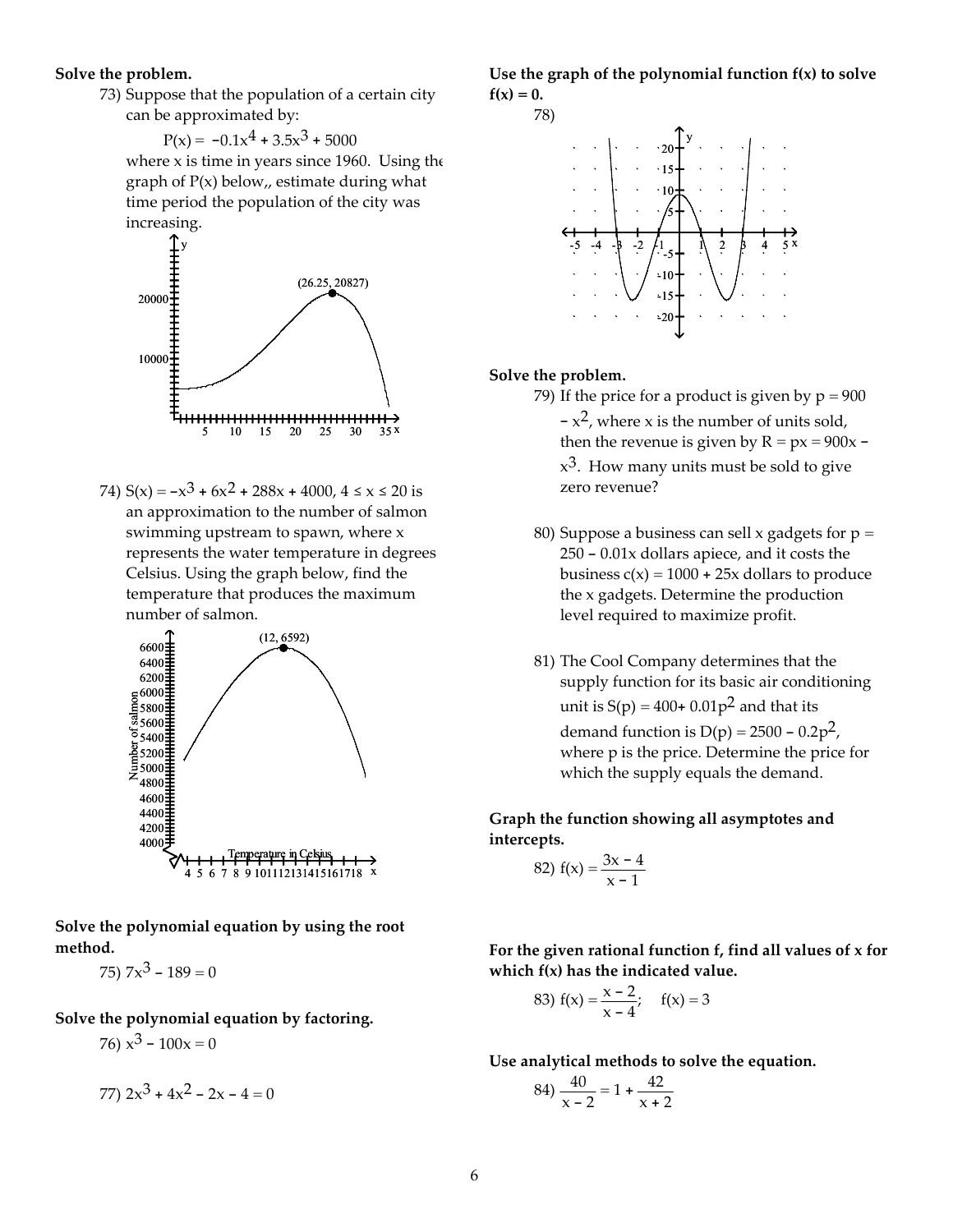#### Solve the problem.

85) In the following formula, y is the minimum number of hours of studying required to

attain a test score of x:  $y = \frac{0.38x}{1.005}$  $\frac{0.56x}{100.5 - x}$ . How

many hours of study are needed to score 90?

86) Suppose that a cost-benefit model is given by

$$
f(x) = \frac{5.9x}{100 - x}
$$

where  $f(x)$  is the cost in thousands of dollars  $\epsilon$ removing x percent of a given pollutant. What is the vertical asymptote of the graph of this function? What does this suggest about the possibility of removing all of the pollutant? Explain your reasoning.

#### Solve the inequality.

87) 
$$
(x + 9)(x + 5)(x - 8) > 0
$$

$$
88) \frac{2x+4}{5x^2-5} > 0
$$

# Use the graph of f to solve the inequality.

89)  $f(x) < 0$ 



### Solve the problem.

90) An open-top box is to be made by cutting small identical squares from each corner of a 12-by-12-in. sheet of tin and bending up the sides. If each corner square is x inches on a side, the volume of the box (in in.<sup>3</sup>) is given by:

 $V(x) = 144x - 48x^2 + 4x^3$ 

Using the sketch of the graph of  $V(x)$  below, estimate what values of x result in a box with volume greater than  $64 \text{ in}^3$ .



91) The monthly sales volume y (in thousands of dollars) is related to monthly advertising expenditures x (in thousands of dollars)

according to the equation  $y = \frac{100x}{100}$  $\frac{100 \lambda}{x + 10}$ .

Spending how much money on advertising will result in sales of at least \$75,000 per month?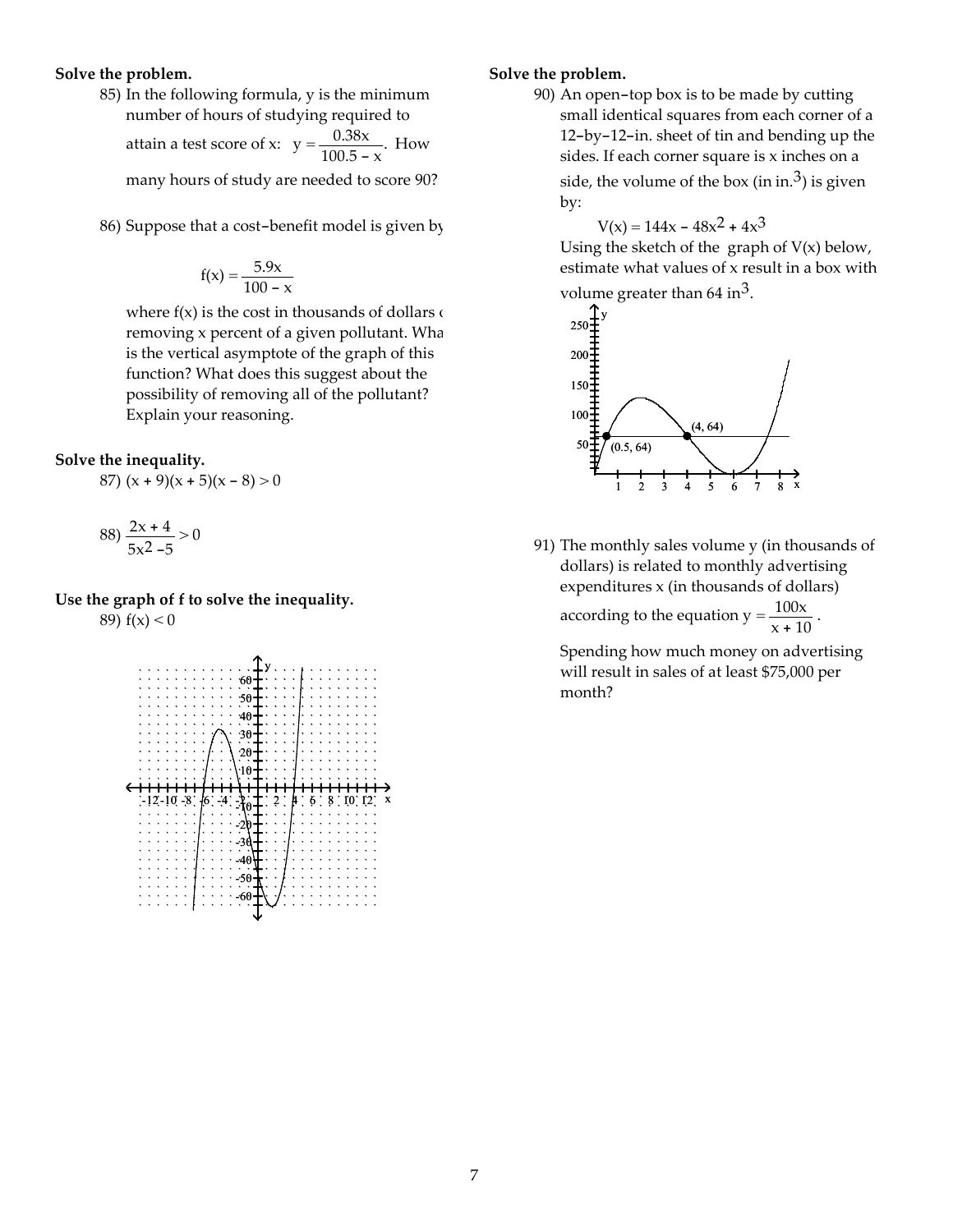- 1) Yes. For each input value (day) there is exactly one output value (weight)
- 2) \$8500; It will cost \$8500 to remove 85% of the pollutant.

3) 6500

4) (0, 13500) : The population of the town was 13,500 in 1975.

(364.86, 0): If the population continues to decrease at the same rate, the population will be zero after 365 years (23 5) 4.5 km/hr

 $6) -2$ 

7) C =  $\frac{5}{3}$  $\frac{9}{9}$ (F – 32)

- 8)  $G(p) = -18,060x + 29,201$
- 9) 90
- 10) Nonlinear
- 11)  $C(x) = 24,000 + 37x$ ;  $R(x) = 103x$ ; \$15,600
- 12)  $P(x) = -0.3x^2 + 33x 12$
- 13) 16 packages
- 14) When the price is \$26.67, the amount demanded equals the amount supplied which is 470.
- 15) Between 1996 and 1999
- 16) 33 hot dogs
- 17) (-8, -3); concave up
- 18) (3, -4) Concave down
- 19) vertex: (-1.425, -1396,8375) intercepts: (3.4, 0) (-6.25, 0) (0, -1275)



- 25) 3
- 26) 61%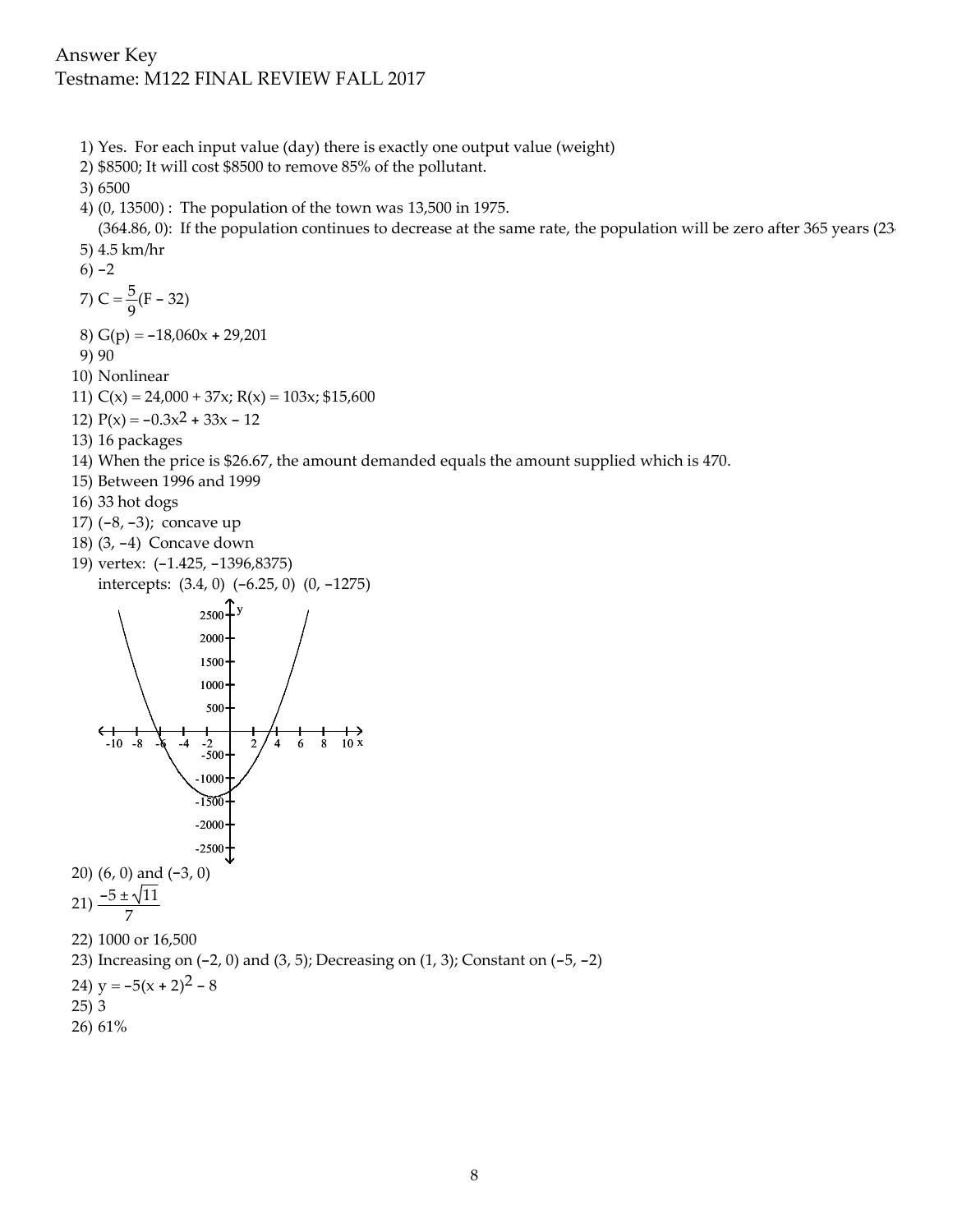

- 29) Reflect it across the y-axis. Shrink it vertically by a factor of 0.6. Shift it vertically 5 upward.
- 30) Reflect it across the y-axis. Shrink it vertically by a factor of 0.5. Shift it vertically 10 units downward. 31) \$4,650

32) 
$$
\frac{\sqrt{x-7}}{x-8}
$$
; domain:  $[7,8)\cup(8,\infty)$   
33)  $\frac{49x}{5-8}$ ; domain:  $\{x \mid x \neq 0, x \neq 0\}$ 

33) 
$$
\frac{49x}{5 - 42x}
$$
; domain:  $\{x \mid x \neq 0, x \neq \frac{5}{42}\}$   
34)  $\frac{x^2 - 36}{2x + 3}$ ;  $\{x \mid x \neq \frac{-3}{2}\}$ 

- 35)  $C(t) = 67 + 320t 64t^2$
- 36) No, the output value of 55 is repeated with different input values.
- 37) No, its graph does not pass the horizontal line test.
- 38)  $f^{-1}(x) = \sqrt[3]{x+3}$
- 39)  $-3 \le x \le 1$
- 40)  $t > 8$
- 
- 41) 0 sec  $\leq$  t  $\leq$  4 sec
- 42) 3600; 4860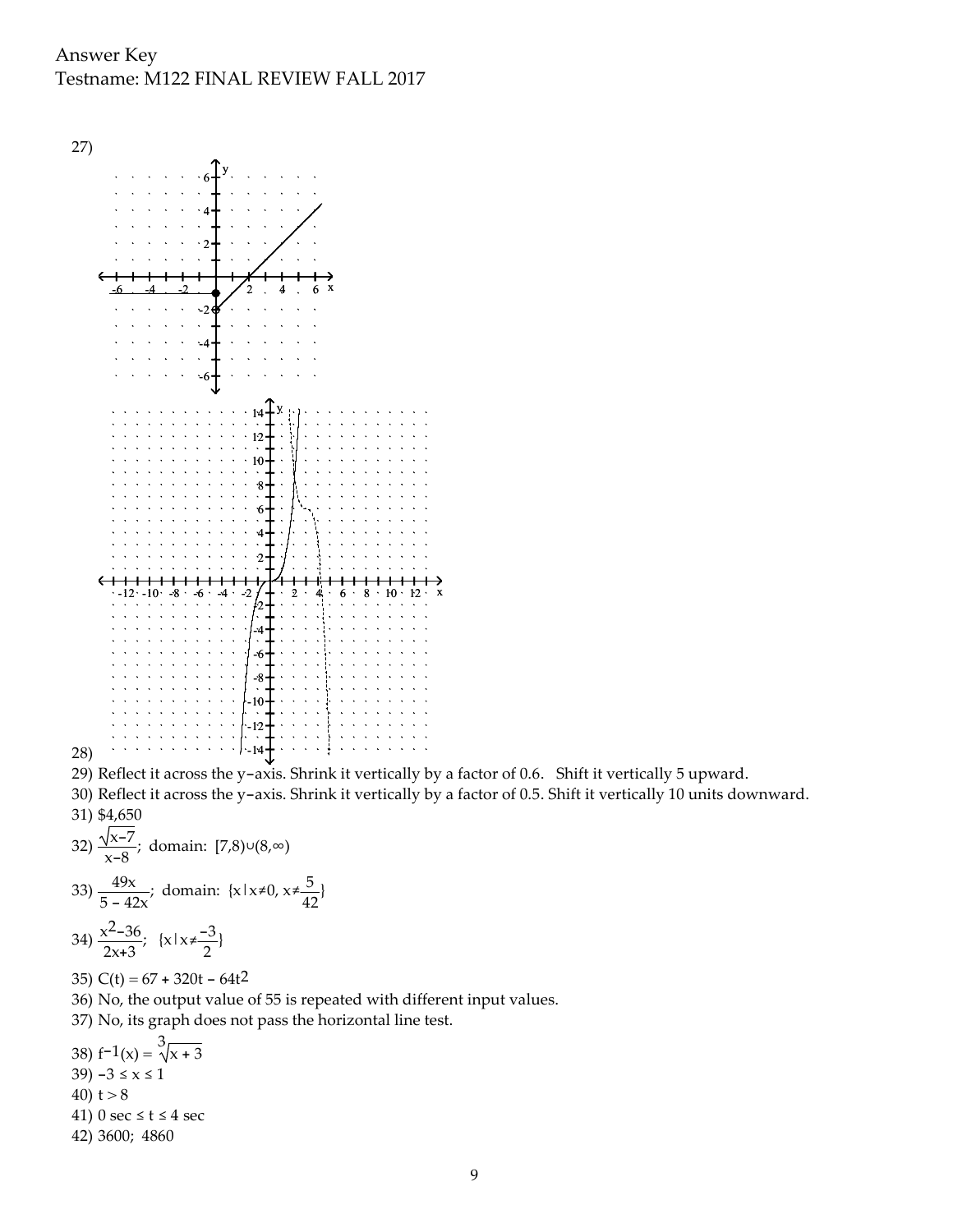

- 45) The graph is reflected over the y-axis, shifted 4 units to the right and 5 units up.
- 46) The graph is shifted 3 units to the left, stretched by a factor of 5, reflected across the x-axis and shifted 1 unit down.

```
47) 4^{-3} = \frac{1}{16}64
48) x = e^{-6}49) \log_6 216 = 350) ln y = 4x51) \frac{1}{2}52) -0.306
53) f^{-1}(x) = -\log_2(x - 3)54) 284.4 million
55) a) (0, \infty) b) (-\infty, \infty)56) 1.33
57) -1.416
58) {20}
59) x = 660) e^2+4 \approx 11.3961) 8 \log_4 x + 9 \log_4 y - \log_4 362) log<sub>t</sub>
           tu3
             s
```